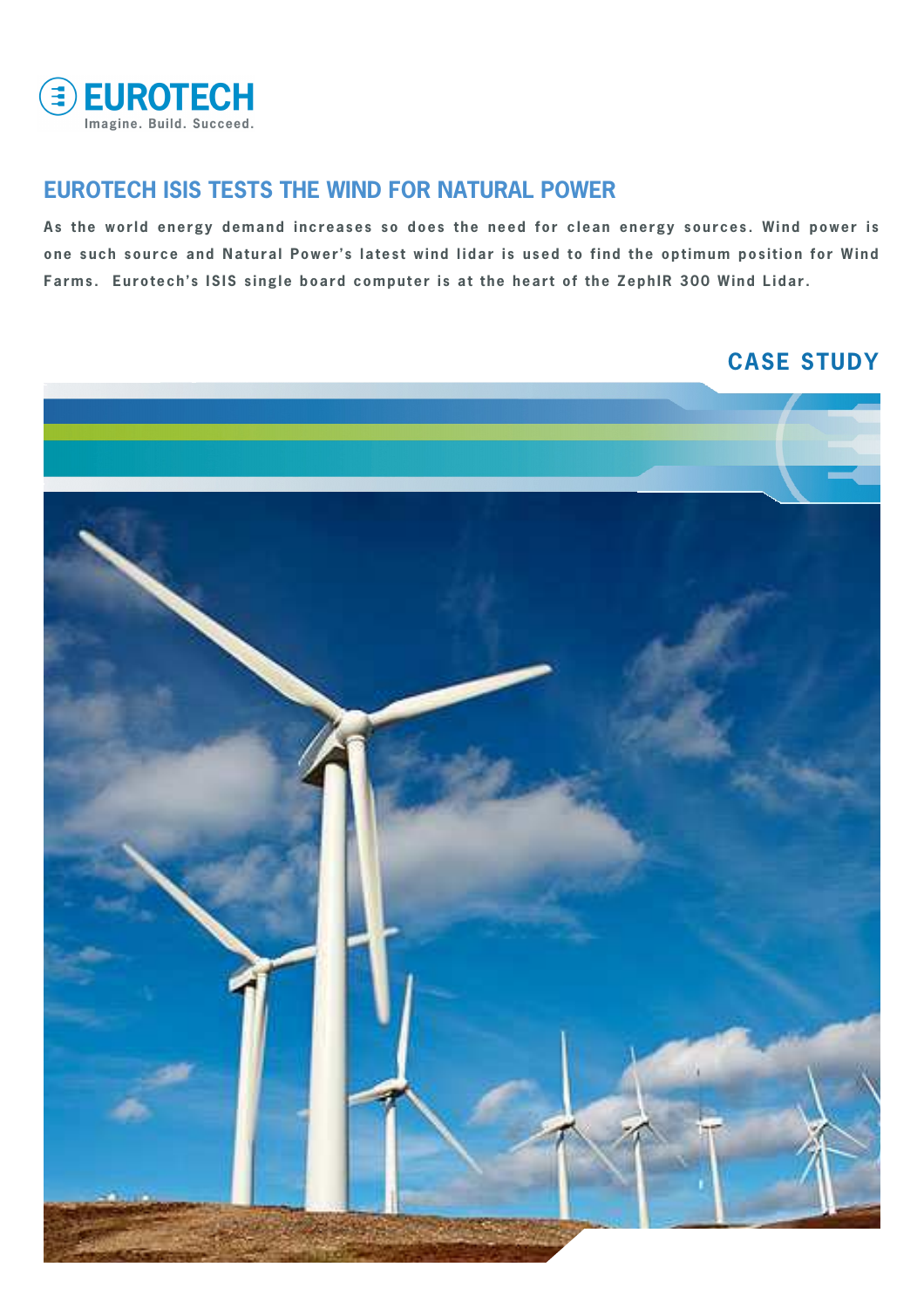## **EUROTECH ISIS TESTS THE WIND FOR NATURAL POWER**

Positioning wind turbines to give optimum performance at both onshore and offshore locations requires expert reconnaissance and accurate technical data. The Eurotech ISIS embedded single board computer is a vital component in Natural Power's new generation ZephIR 300 Wind Lidar, a sophisticated tool measuring wind speed and direction.

With world energy demand in 2030 predicted to be from 30% to 60% higher than current levels, wind power is becoming an increasingly attractive option for clean energy generation. As a means of tackling greenhouse gases, it is highly effective, avoiding the production of 106 million tonnes of  $CO<sub>2</sub>$  in the EU in 2009, the equivalent of taking about 25% of Europe's cars off the road. By 2030, it is estimated that between 26 to 35% of the EU's electricity will be wind generated, saving some €56 billion annually in fossil fuel costs.



**Typical Wind Farm**

The speed of installation is another attractive factor. In an article on Energy Supply Security the Global Wind Energy Council (GWEC) explains that wind power can be deployed faster than other energy supply technologies. "Even large offshore wind farms, which require a greater level of infrastructure and network connection, can be installed from start to finish in less than two years. This compares with the much longer timescale for conventional power stations such as nuclear reactors." (see http://www.gwec.net/index.php?id=1380)

While installation may be a fast process, it is not an easy one and positioning wind turbines to provide top performance is of critical importance. Natural Power provides consulting and risk management services for the global renewable energy industry and introduced its first portable ZephIR Wind Lidar wind measurement device less than six years ago. Its success has led to over 450 system deployments being made in over 25 countries.

### **NEW GENERATION READS THE WIND**

In 2009, Natural Power introduced its new generation ZephIR 300 in a programme managed by Alex Woodward and technically led by Richard Scullion. This smaller and lighter Wind Lidar offers improved performance, with the essential measurements of wind speed and direction made possible by the incorporation of Eurotech's ISIS single board computer with Intel® Atom™ processor.

Alex Woodward explains: "The Eurotech ISIS is at the heart of ZephIR 300, providing a stable platform which is both high performance and low power. The stable nature of the system ensures 100% availability of the Wind Lidar can be achieved while the low power draw maximises the run time of an external generator. The Intel<sup>®</sup> processor is capable of running the system's processing algorithms in real time while simultaneously providing continuous monitoring of the internal components and live data to the user."

ZephIR 300 delivers a range of invaluable benefits for wind engineers in developing wind farm sites and optimising wind farm layouts and turbine positioning. It diagnoses wind quality issues on operating wind sites and provides a long term reference for wind measurements. It also helps to ensure safe working environments on sites both during construction and when operating.

This continuous-wave lidar system is of robust single pod construction deployed at ground level that carries out remote measurement of wind characteristics including direction and speed. These measurements are taken at 10 intervals configurable by the user from a height of 10 metres above ground level up to 300 metres.



**ZephIR 300 Wind Lidar in the field**